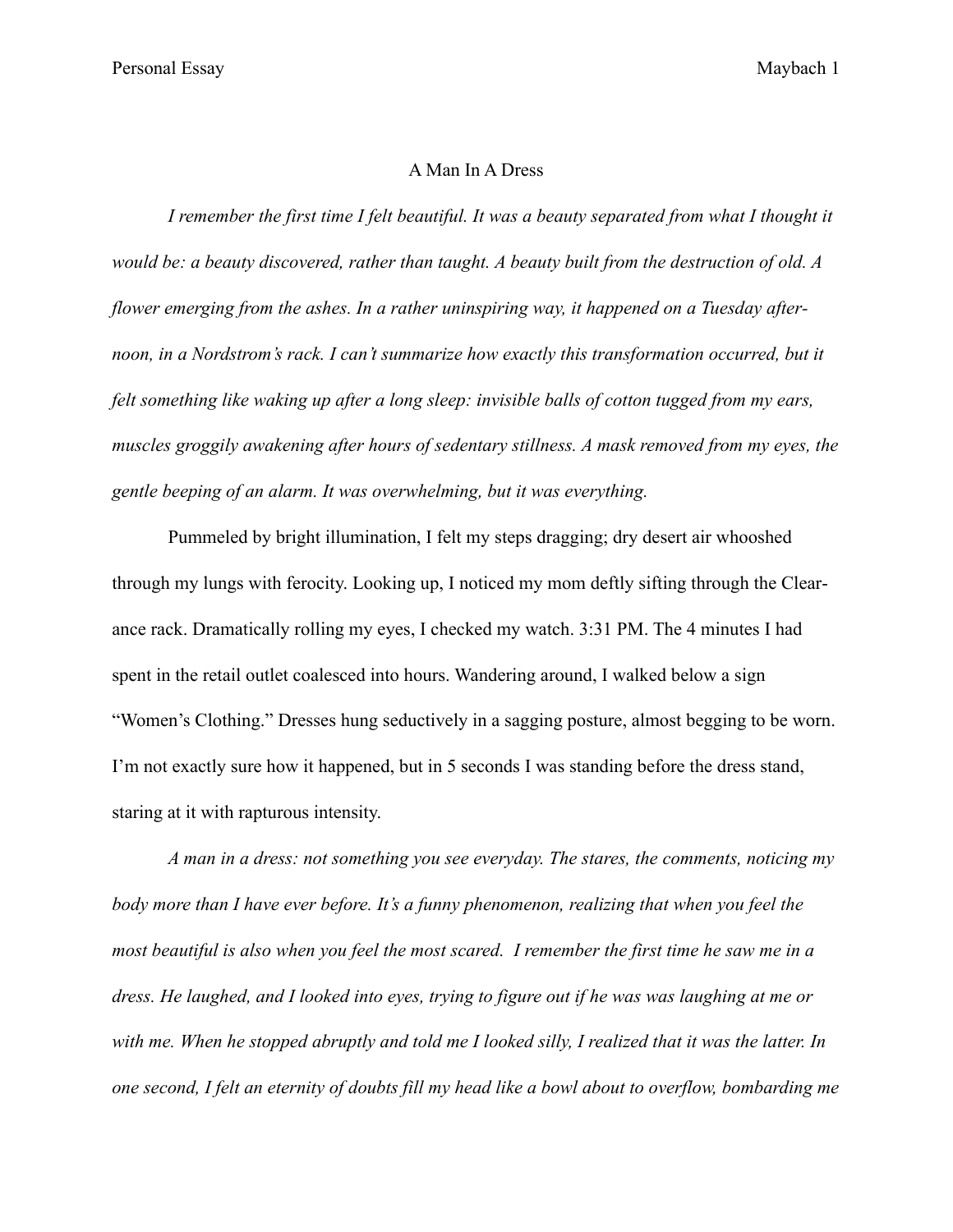*with regrets. As he picked up his phone with a deadpan head shake, my face flushed a deep roseburgundy red. Cloaked in shame, I ran to my car, ripping off my heels in the same manner a lion would tear into prey. I felt trapped in a birdcage, a grip of a thousand hands on me.* 

I noticed a very specific dress. It was black, and slightly separated from the others. The price tag hung like a a delicate fruit from the rack. \$45. The worn edge of the tag suggested multiple people had thumbed past it; I glanced at my mom and noticed she was engrossed in her phone. Wrapping the dress in a pair of faded khaki pants in the next aisle, I half-ran to the changing room. I noticed the decorations coating the carpeted walkway, filled with little circles dotting the space, a million deadened stars, a half-baked attempt at breathing life into an aging strip mall.

*My favorite thing about wearing a dress is how freeing it feels; spinning around encourages the fabric to lift and helicopter around my legs as if I'm in a medieval ball and the piano ballad has finally gotten a little exciting. Walking propagates a feeling like purposeful villainy, a feminine cape dancing lustrously behind me. The purposefulness, glamour, and beauty of a dress build to euphoria.*

In the changing room, I noticed the dress on my body. Cacophonous noises seeped from the store, but I was grounded by a feeling of serenity like nothing I'd felt before. My approach to feminine gender expression had always been conservative; I'd carried heaps of baggy clothing and nail polish remover in my backpack in case I felt insecure in a crop-top or painted nails. Exploring the line between being expressive and blending in was an art that I had mastered. Prioritizing others' comfort over how I felt about myself, the internalized pressures felt crushing.

*Every single day, I replay what I wish I could say to him, what I should say to him. I wish I could tell him it wasn't a phase. I wish I could tell him it wasn't a costume. I wish I could de-*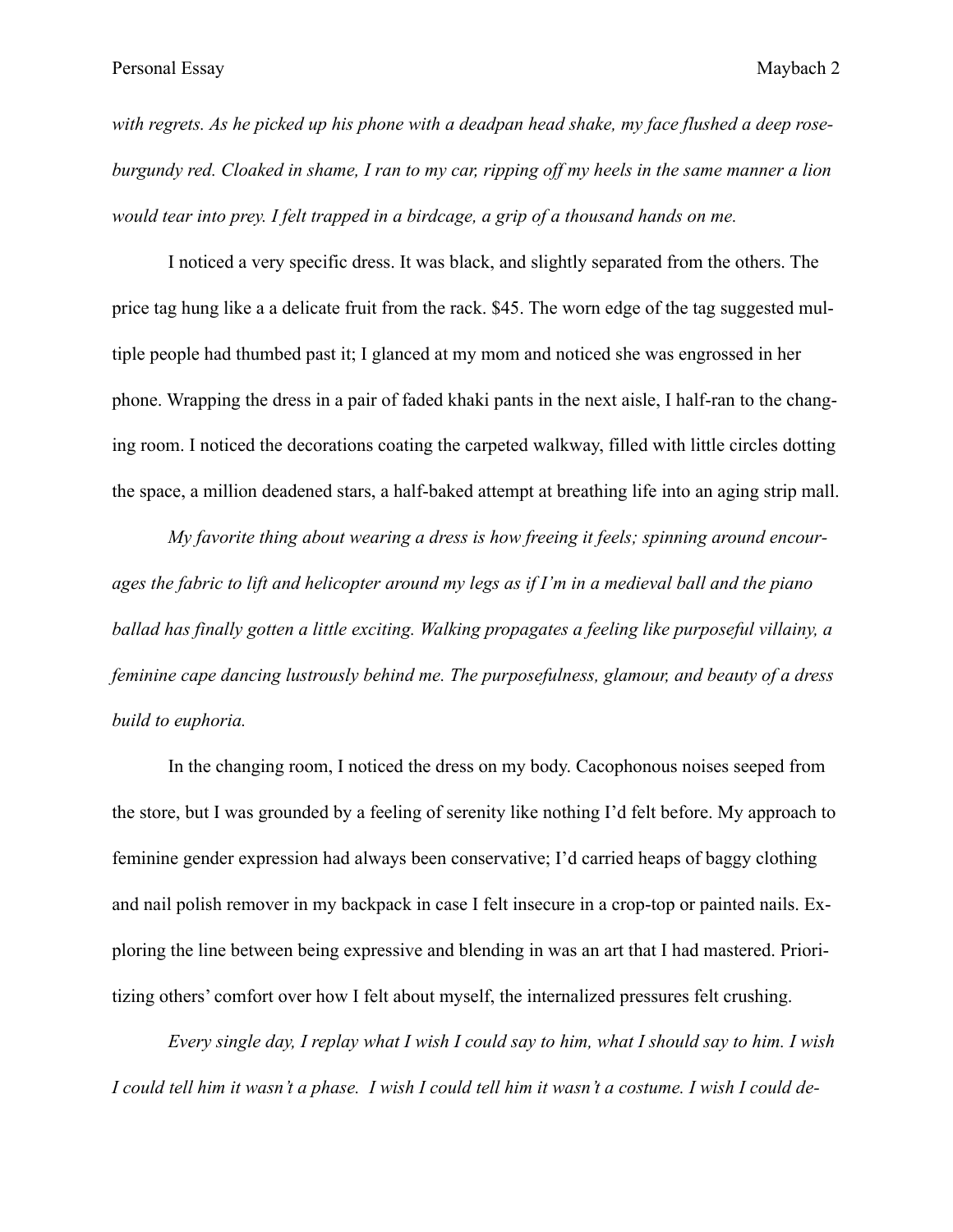*scribe the feeling I get during the tiny things he says. Every headshake, every sarcastic laugh, every time I hear his words floating down the hallway after me, I feel a tiny little jab in my stomach, a silver spear poking me with regret, indecision, a flickering flame of anger. Maybe, hiding is the brave thing. Could I forget the allure of femininity entirely to protect myself?"It's never neutrality," he says. "You're my son, you don't know what you're getting into."* 

Later that month, the school calendar glared at me, in the way that school calendars typically do. Nondescript black and blue was juxtaposed by a dazzling burst of pinks, yellows, and greens on one Saturday: prom. Wrought with historical convention, prom felt like an impeding deadline: carefully color-matched couples wearing matching suits and dresses, high heels held in hand as the night grew long, the laughter of hundreds of people, the faint scent of alcohol. The next morning, the perfectly steamed suits and well-kept dresses lie dejectedly on the floor. Prom felt binary, traditional, and overwhelming: all of the things that terrified me.

In my room, I attempted to cram my feet into a pair of dress shoes that I hadn't worn since my cousin's Catholic wedding; the khaki pants I had worn once glared at me, begging me to attempt to try them on just to see how the pant leg leg hit me mid-calf. The gray and bluestained blazer hung off of my body like cardboard as the sleeves reached haphazardly up my forearm; pulling them up, they snapped stubbornly back into place. Once again, I stared at the dress.

*The feeling of a suit is the same mentally and physically: stiff. Shirts pressed and ironed to perfection, pants that hang with the rigidity of a frozen waterfall. Shoes hardened and shiny, like a tortoise-shell sanded down to a mirror. Walk through a store and notice the blandness of color in suits: muted blues, grays, the occasional maroon. When I glance at a suit, a kaleido-*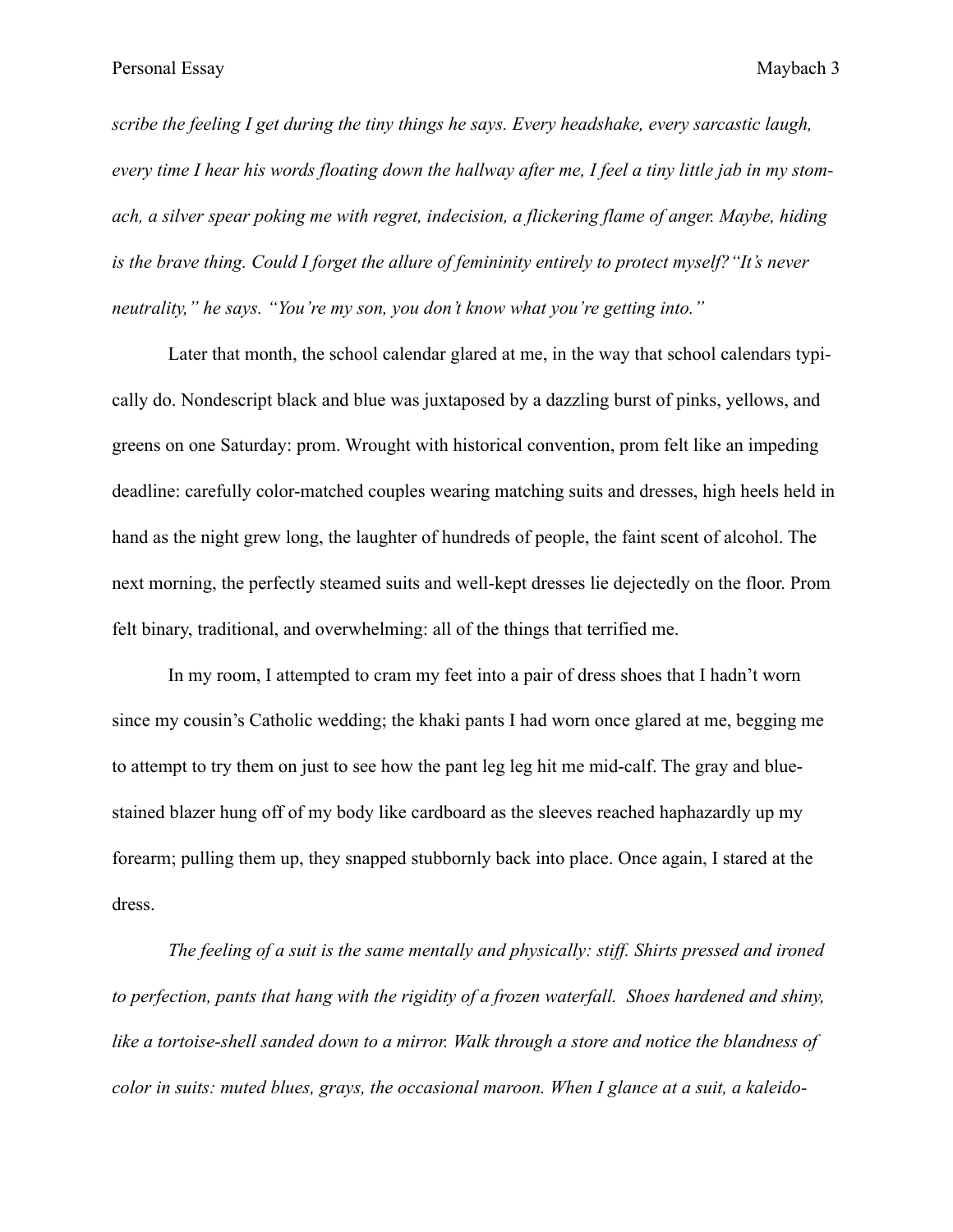*scope of images populate my head: a business meeting populated with thick mahogany chairs, weddings of gray and white. I see fallen leaves and bowed heads, funerals, ashes spread into deciduous forests. When I see a suit, I see a 60's TV show, a concrete jungle, businessmen vying for the highest salary. I see masculinity, strength, and toughness. I see the sports I've tried, I see the shirt I refused to take off to go in the pool. I see the TV shows my dad used to skip past because of a romantic scene with two men. I see all of the masculine things I've tried so desperately to imbue in myself. I see how the grip patriarchy holds on queer folks, and the damage it can internalize. I see the times I've noticed friends wear hoodies out of fear of sexualization and the times we've cried together; I see the patriarchy, yet I see the beauty behind it.*

*Brushing a dress, I see glamour, adventure, and self-expression. I see picnics in northern Idaho with my mom and sister, I see huckleberry jam, and the doll houses I played with as my sister watched, intrigued. I see the movie "101 Dalmatians" during Christmastime, and thinking to myself how I wanted to look just like Cruella. When I see a dress, I see the unfettered freedom of childhood, feeling comfortable in my skin. I see myself peeking into my grandmother's makeup cabinet and watching her glance at me with a knowing smile. I picture her grin and her raucous laugh fading into the night.*

I knew, in that moment, I wanted to wear the dress to the dance. Not in my room, not for just a brief moment in between school and practice, not in a hotel bathroom with the lock doublechecked. Every brief secretive moment, every reserved glance at a thrift-store skirt, felt transformative, but those were the moments that hurt more than anything. They hurt because I couldn't walk down the street without feeling like an abomination, the pain and anxiety cutting deeper than a thousand cuts. The moments hurt because I knew, deep down, that my beauty felt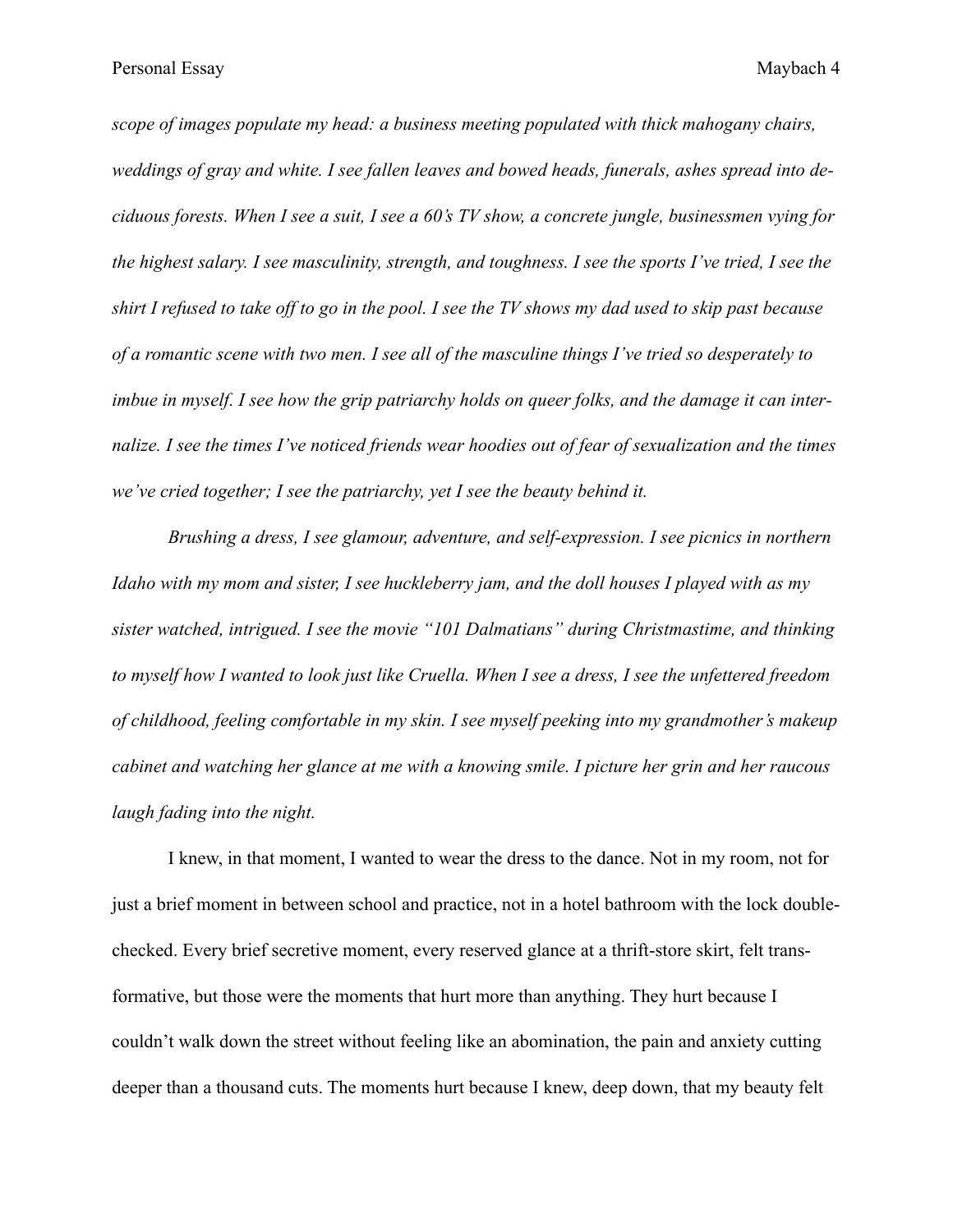conditional. They hurt, because I knew that I couldn't offload my internal loathing to the outside world. Why can I only feel comfortable in secret? I ran my hands through my hair, salty tears streaking paths down my face, painting a web of grief. I had some work to do; I had to dismantle the patriarchy in my own mind.

The next three days before prom, I reassured my mom I didn't need a new suit, locking the dress's place in my future. Grabbing my keys unceremoniously before I could change my mind, I drove to the mall again. This time, when I saw a beautiful pink sundress at Nordstrom's, I didn't wrap it up in a pair of pants and stuff it down to the bottom of my tote bag. This time, when I went to the Idaho Youth Ranch, I walked to the women's section first, with my head up and my eyes set straight forward.

This time, I strode into the Sephora without a second thought. I grabbed the first liquid eyeliner I could see, then I grabbed some foundation. Concealer. Blush. Powder. Brushes. Check. Check. Check. My heart pounded a disco beat in my head as I practically ran out of the store, shoes squeaking on split linoleum. This time, when I left, I broke into an earth-shattering grin.

This time, I walked past the overly-shined dress shoes; they stoically scowled at me. I walked past the stilettos (I don't quite have Rihanna's balance) to the largest set of heels I could find. This time, I put them on and looked at the mirror and they fit perfectly. The heels smiled back at me.

*It's interesting, beginning to understand that the same forces that were supposed to protect me were also the ones that trapped me. The joy of beauty juxtaposed by the fear of oneself. It's interesting, now, that I hold my non-binary identity as a gift, a savior that had lifted me from the anxiety of conformity, a search-and rescue mission in pursuit of self-love. It's interesting,*